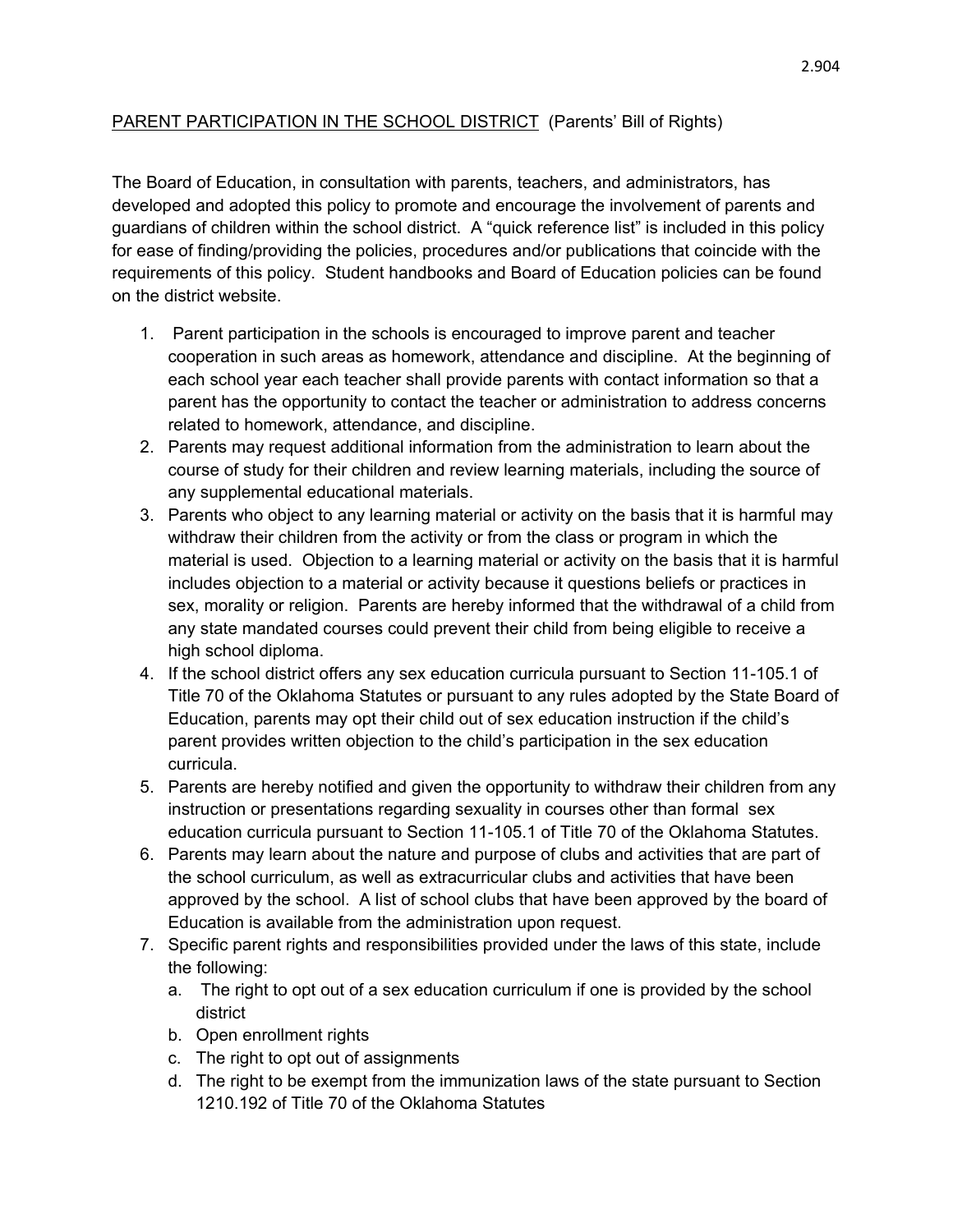- e. The promotion requirements prescribed in Section 1210.508E of Title 70 of the Oklahoma Statutes
- f. The minimum course of study and competency requirements for graduation from high school prescribed in Section 11-103.6 of Title 70 of the Oklahoma Statutes
- g. The right to opt out of instruction on the acquired immune deficiency syndrome pursuant to Section 11-103.3 of Title 70 of the Oklahoma Statutes
- h. The right to review test results
- i. The right to participate in gifted programs pursuant to Sections 1210.301 through 1210.308 of title 70 of the Oklahoma Statutes
- j. The right to inspect instructional materials used in connection with any research or experimentation program or project pursuant to Section 11-106 of Title 70 of the Oklahoma Statutes
- k. The right to receive a school report card
- l. The attendance requirements prescribed in Section 10-106 of Title 70 of the Oklahoma Statutes
- m. The right to public review of courses of study and textbooks
- n. The right to be excused from school attendance for religious purposes
- o. Policies related to parental involvement pursuant to this section
- p. The right to participate in parent-teacher associations and organizations that are sanctioned by the board of education of a school district, and
- q. The right to opt out of any data collection instrument at the district level that would capture data for inclusion in the state longitudinal student data system except what is necessary and essential for establishing a student's public school record.

Parents may submit a written request for information during regular business hours to either the school principal at the school site or the superintendent at the office of the school district. Within ten (10) days of receiving the request for information, the school principal or superintendent, shall deliver the requested information to the parent or provide a written explanation of the reasons for the denial of the requested information. If the request is denied or the parent does not receive the requested information within fifteen (15) days after submitting the request, the parent may submit a written request for the information to the board of education. The board of education shall formally consider the request at the next scheduled public meeting if the request can be properly noticed on the agenda. If the request cannot be properly noticed on the agenda, the board of education shall formally consider the request at the next subsequent meeting of the board of education.

Adopted: 10-13-14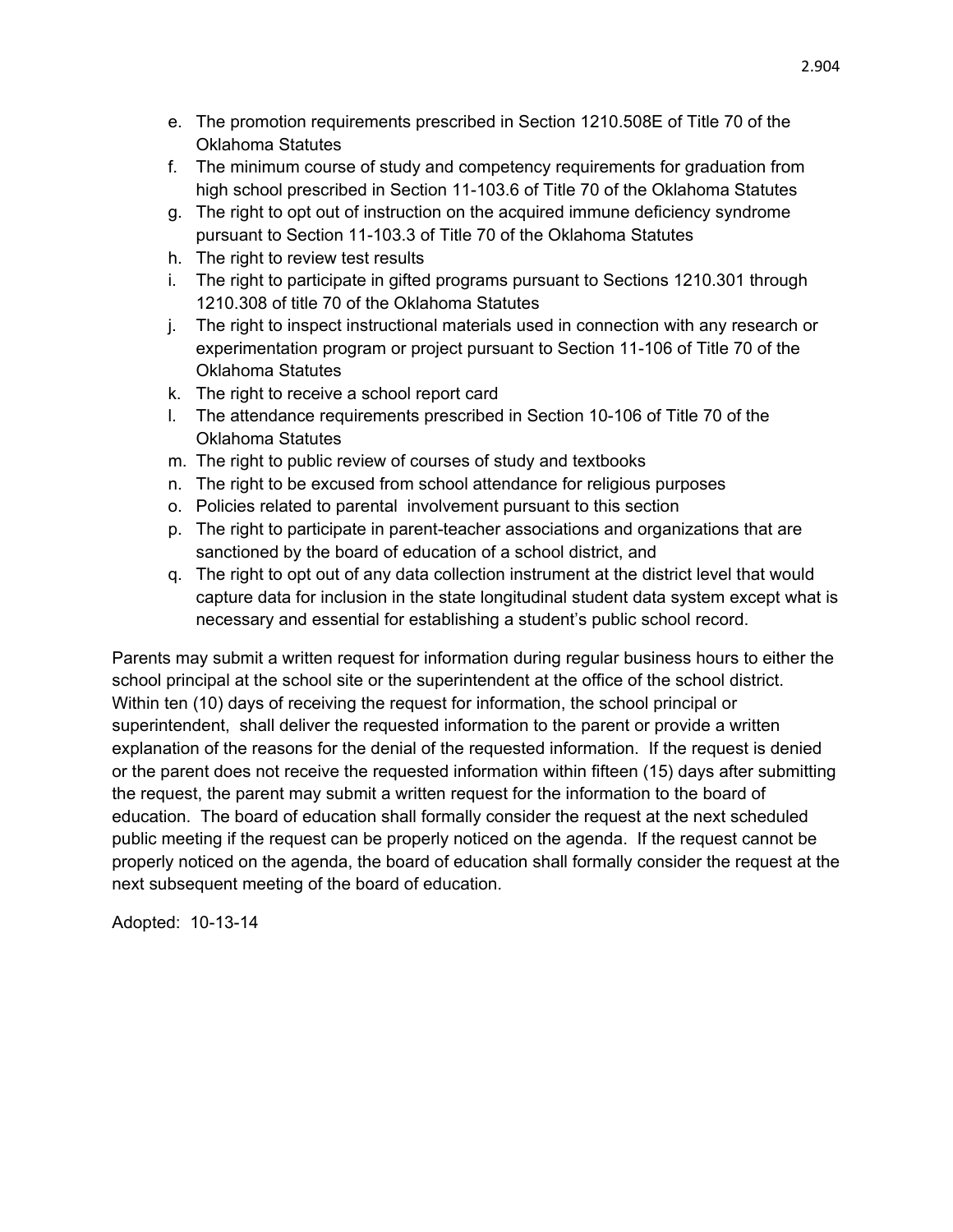## **QUICK REFERENCE LIST (including but not limited to)**

| <b>INFORMATION SOUGHT</b>                                                       | <b>BOARD POLICIES</b>                                                                                                                                                                              | <b>STUDENT HANDBOOKS</b>                                                                                                                                                                                                                                       |
|---------------------------------------------------------------------------------|----------------------------------------------------------------------------------------------------------------------------------------------------------------------------------------------------|----------------------------------------------------------------------------------------------------------------------------------------------------------------------------------------------------------------------------------------------------------------|
|                                                                                 |                                                                                                                                                                                                    |                                                                                                                                                                                                                                                                |
| Parent Participation-<br>Cooperation in homework,<br>attendance and discipline  | Attendance 4.105<br>Suspension 4.100<br><b>Title I Parent Involvement</b><br>5.300                                                                                                                 | Parent/School Compacts,<br>How Can Parents Help,<br>Parent-Teacher<br>Communication, Discipline<br>Philosophy, How to get the<br>most from Parent-Teacher<br>Conferences, Volunteer<br>Program, Discipline<br>Procedures (MS), Student<br>Code of Conduct (HS) |
| Review of learning materials                                                    | <b>Review of Questionable</b><br>Instructional Material 5.404<br>Questionable and Challenged<br>5.402, 5.403<br>Media<br>Selection Policy for WH<br>Library/Media 5.401<br>Letter to Parents 3.802 |                                                                                                                                                                                                                                                                |
| Removal of a child due to<br>parent objection to learning<br>material           |                                                                                                                                                                                                    | Protection of Pupil Rights<br>Amendment (PPRA)                                                                                                                                                                                                                 |
| Opting out of sex education                                                     |                                                                                                                                                                                                    | Protection of Pupil Rights<br>Amendment (PPRA)                                                                                                                                                                                                                 |
| Opting out of any course<br>containing sex education                            |                                                                                                                                                                                                    | Protection of Pupil Rights<br>Amendment (PPRA)                                                                                                                                                                                                                 |
| Opportunity to learn about<br>school clubs and activities                       | <b>Student Clubs and</b><br><b>Organizations Annual</b><br>Notification to Parents<br>4.513                                                                                                        | <b>Student Clubs &amp;</b><br>Organizations-Annual<br>Notification, Clubs & Sponsors<br>Lists,<br>High School: Academics,<br>Athletics & Clubs list, Royalty,<br><b>Leadership Awards</b>                                                                      |
| Opting out of sex education<br>and AIDS instruction                             |                                                                                                                                                                                                    | Protection of Pupil Rights<br>Amendment (PPRA)<br>District Plan: AIDS<br><b>Prevention Education Plan</b><br>including Parent Meeting Flyer<br>& Parent Opt out Letter                                                                                         |
| Advance notification of<br>sexuality in any courses other<br>than sex education |                                                                                                                                                                                                    | Protection of Pupil Rights<br>Amendment (PPRA)                                                                                                                                                                                                                 |
| Open Enrollment                                                                 | Non-discrimination 3.100<br>Student Residency 2.600<br>Transfers 2.400, 2.401                                                                                                                      | Enrollment                                                                                                                                                                                                                                                     |